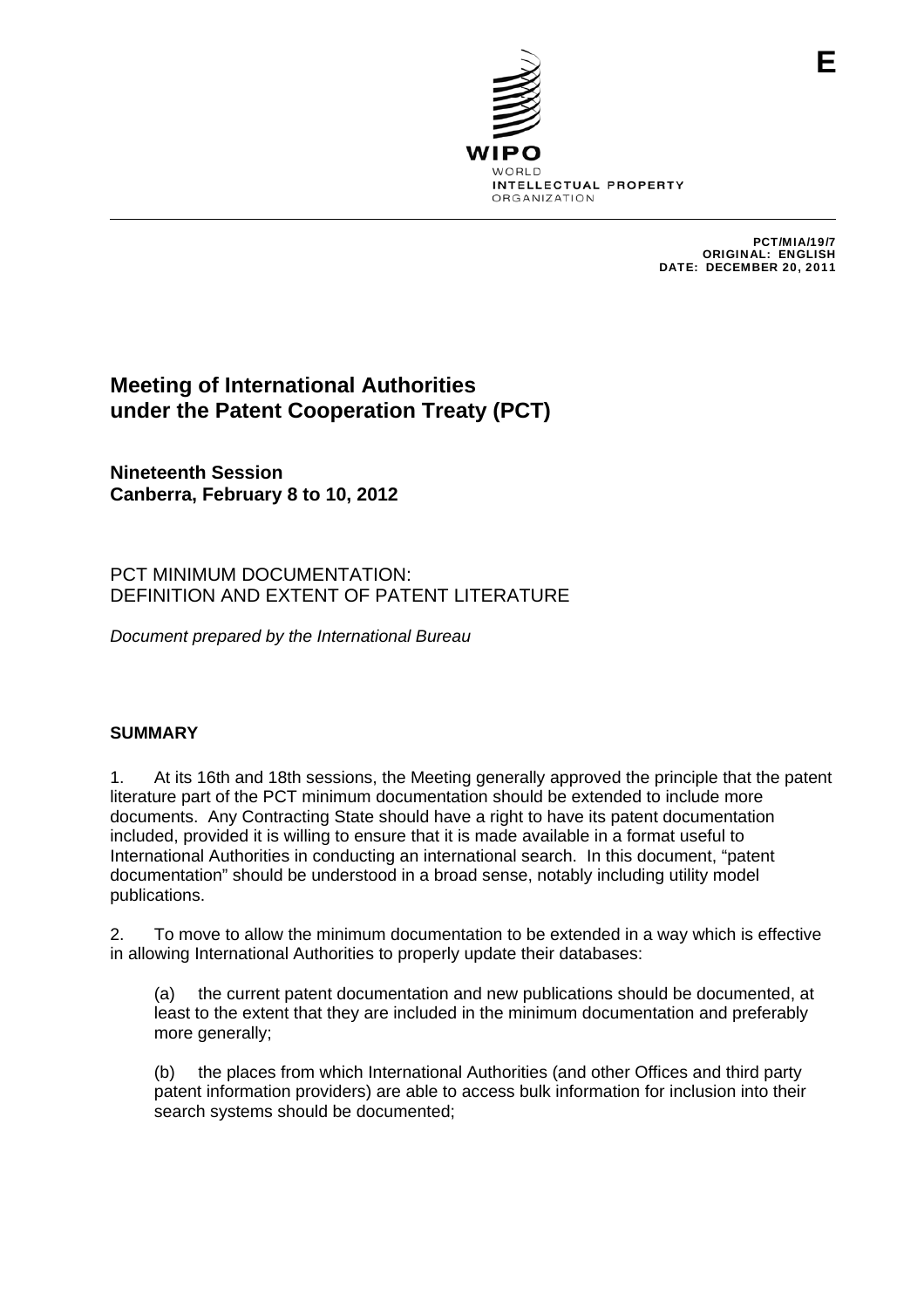(c) from this information, the International Bureau (or another entity acting on behalf of the International Bureau) should hold a detailed catalog of relevant documents and sources from which they can be obtained and provide full or update lists to Offices regularly or on demand; and

(d) a set of criteria should be established describing what a Contracting State needs to provide in order for its patent documentation to be included in the PCT minimum documentation and the International Bureau should simply notify International Authorities of new collections which a Member State has requested be added to the minimum documentation, subject only to a formal check that the collection has been made available in the appropriate format and that new publications are being made available and notified in the appropriate manner.

3. Expert-level discussions between the International Authorities should determine the data required and appropriate formats in which it should be provided. This should be followed up by contacting national Offices to request as much of the necessary data as possible to be provided from the authoritative source.

## **BACKGROUND**

4. At its 16th and 18th sessions, the Meeting generally approved the principle that the patent literature part of the PCT minimum documentation should be extended to include all patent documents which were made available in appropriate electronic formats, but noted that many technical issues needed to be addressed (see documents PCT/MIA/16/7, paragraphs 81 to 84 of PCT/MIA/16/15, PCT/MIA/18/11 and paragraphs 75 to 81 of PCT/MIA/18/16).

5. The most recent survey of the patent literature part of the PCT minimum documentation was published in November 2001 as part 4.1 of the *WIPO Handbook on Industrial Property*  Information and Documentation<sup>1</sup>. The lists of publication numbers were provided as ranges, but do not identify all numbers which were not used. Consequently, even at that time it was difficult to be certain whether a collection of documents in a database was complete. Since then, further publications have been made by the Offices listed in that survey, patent documentation has been explicitly added from China and the Republic of Korea, and other countries' documentation may, in principle, have become automatically included as a result of making it available to International Authorities in accordance with PCT Rule 34.1(c)(vi) (though the International Bureau is not aware of any national collections for which this is in fact the case).

### **GENERAL PRINCIPLES**

6. The aim of the international search is to provide reliable information on any prior art which could be relevant to the novelty or inventive step of an international application according to the national laws of any PCT Contracting State. Improving the quality of search with regard to patent documentation should be addressed quickly and separately from the issues relating to non-patent literature because the PCT Member States can themselves act directly (with the help of the International Bureau where necessary and requested) to ensure that the patent documentation is available for International Authorities to use effectively in their search systems.

 $\frac{1}{1}$ 

*http://www.wipo.int/standards/en/pdf/04-01-01.pdf*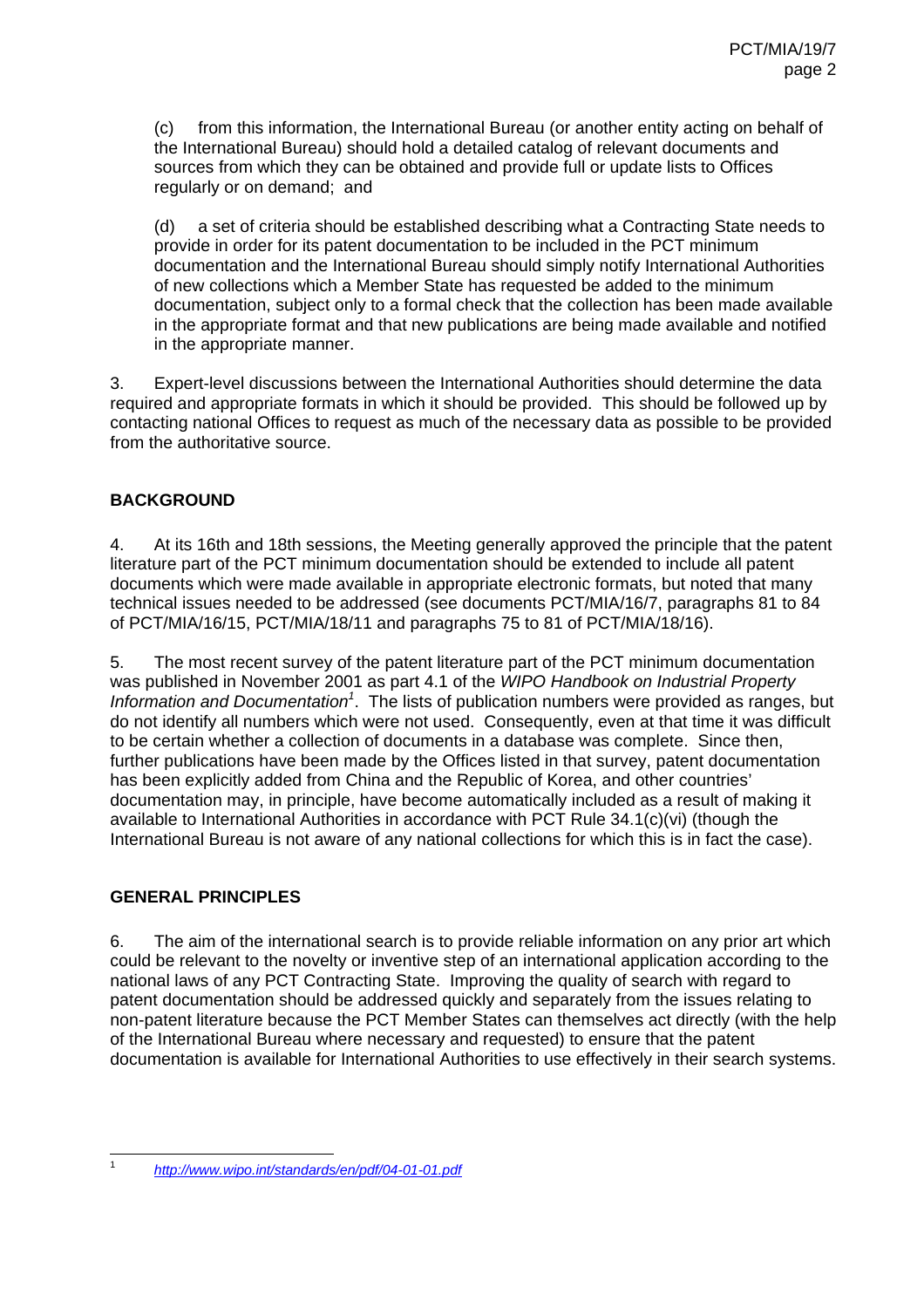7. Ideally, the patent literature part of the PCT minimum documentation would extend to all patent documents ever published. However, this is clearly not practical. To maximize the extent of the search while being certain of what documentation is in fact available, it is necessary to identify criteria which:

(a) encourage Member States to provide patent information regularly and in a form which allows effective searches to be conducted;

(b) allow International Authorities to know the extent of the existing patent documentation and identify new documents which need to be loaded into their search systems, whether due to new availability of the documents or because of identifying existing gaps in the documentation which is included in their search systems; and

(c) allow International Authorities to identify and use reliable sources for adding any further documentation required, which – bearing in mind that the ownership of and access to this material is directly in the hands of the PCT Contracting States – should be free of charge for use by the International Authorities in their search systems.

8. As a broader policy issue, such information should equally be available to the national Offices of other PCT Contracting States and third party patent information providers, though the relevant national Offices should remain free to determine the appropriate pricing arrangements should they wish to recover their costs in this way. Such availability should at least be considered for inclusion as part of the requirements to become part of the PCT minimum documentation in order to encourage the provision of patent documentation in a way which assists not only with international search but also with national search and technology transfer.

# **TECHNICAL ISSUES**

9. The issues to be considered fall into essentially two categories:

(a) How to collect information on the existence of patent publications and the formats and sources of the documents and data relating to these publications, and to present this information in a way which allows International Authorities to:

(i) check the completeness of their existing collections;

(ii) verify whether they are adding the documents and data for all new publications; and

(iii) recognize and use improved documentation (such as full text data) which becomes available for publications already contained in their existing collections.

(b) To identify preferred formats of publications and associated bibliographic data which can easily be loaded into search systems by all International Authorities which maintain their own databases.

10. Annex I contains a first draft of the type of information which should be collected and made available in relation to each patent document which forms part of the PCT minimum documentation. Ideally, the same format of data should be delivered by all relevant Offices for three purposes: a major initial stocktaking, subsequent regular updates at the time of new publications, and indicating the subsequent availability of enhanced information or documents in new formats.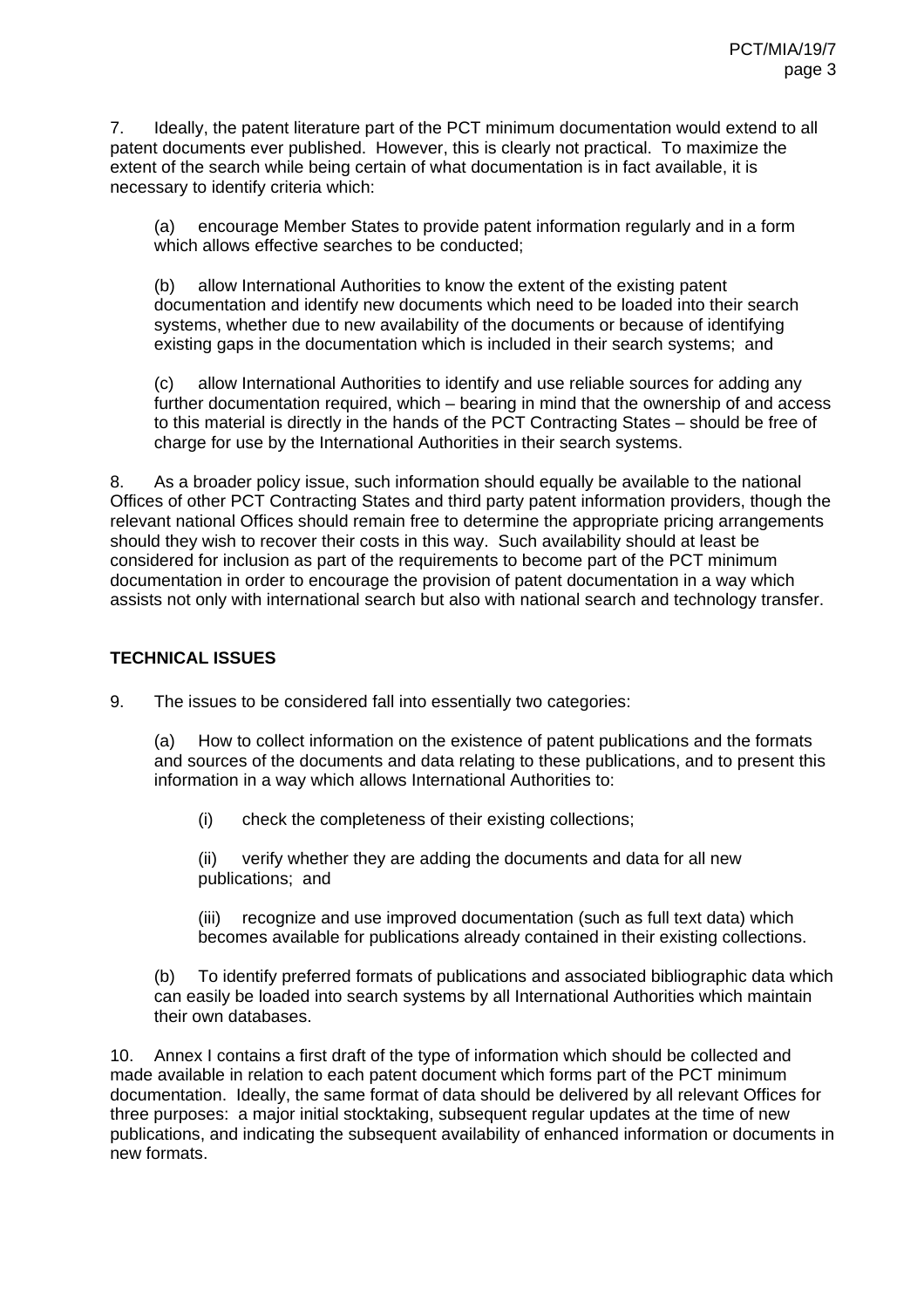11. Annex II contains a first draft of a possible specification for the format and extent of data documentation which would allow a national patent collection to be added automatically to the PCT minimum documentation if a national Office agreed to provide it. It should be emphasized that this process is intended to extend the scope of the minimum documentation and should not reduce it in any way or force International Authorities to change their existing data sources if they already provide the necessary information in easily searchable format. Consequently, it must be clear that:

(a) an indication that documents are available from a particular source does not mean that International Authorities are obliged to use that source if an alternative source is more convenient to them;

(b) International Authorities should similarly be permitted to load data in formats which do not comply with the specification in Annex II if they prefer to do so, as long as it permits them to search the resulting database effectively; and

(c) A "grandfather clause" should require International Authorities to maintain the use of sources of information in other formats relating to document collections which currently form part of the minimum documentation (both existing documents and new publications from the same Offices) which are not currently available according to the specification in Annex II.

#### **PROPOSED WAY FORWARD**

12. It is proposed to convene an informal electronic task force of experts from International Authorities to identify data formats:

(a) for documenting and notifying the extent of existing patent collections and the delivery of new publications or of enhanced information or new formats of existing publications; and

(b) for patent documents and associated data which all Authorities can easily import into their systems, such that it would be possible for such Authorities to guarantee that all documents which were made available to them in such a format could (where required) be added into their systems within 6 months of notification that the document or data existed.

13. On completion of this work, each national Office the patent documents of which are currently part of the PCT minimum documentation would be invited to provide a list of their patent publications going back to at least 1920 and also including earlier documents to the extent that they wish such earlier documents to become part of the PCT minimum documentation, and to prepare a system for providing equivalent information in the same format every time new publications are made. Ideally, the Offices would indicate the locations from which the relevant documents were electronically available at this stage if they provide such services; otherwise, the information on availability could be added at a later stage by the body which makes the information available on behalf of the originating Office.

14. Offices of States which are successors to former States the patent documents of which form part of the minimum documentation would be invited to perform the same tasks on the document collection of the former States. National Offices whose patent documents do not currently form part of the PCT minimum documentation would also be informed of the exercise and be invited to provide details of their patent collections in the same way if they so wished, though this would only lead to their documentation subsequently being included if they also ensured that they were made available in the agreed format.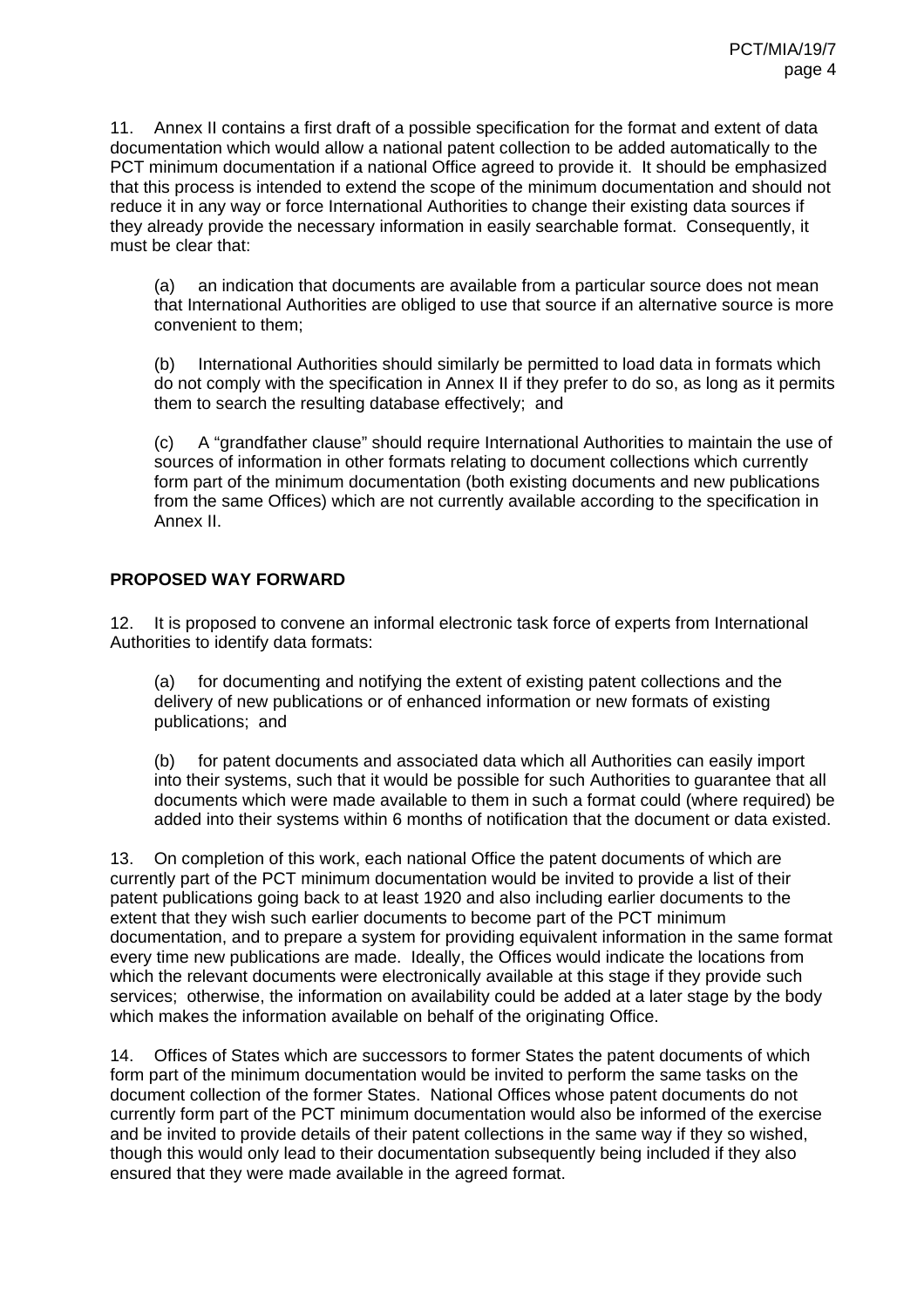15. Any Office would be permitted to nominate another Office to provide the information on its behalf if it considered that Office to have sufficiently complete information.

16. Offices would be invited to provide regular updates to indicate the publication of new documents or availability of enhanced data.

17. The information collected would be hosted by the International Bureau or by another party on its behalf, creating a catalog of documents with indications of where the documents and related abstracts and bibliographic data could be obtained. It would provide Offices (and preferably private sector patent information providers) with data files for catalog entries in the same format as used for notifications by Offices to cover at least:

- (a) Automatic daily digests of all updates to publications in the database.
- (b) One-off requests for complete documentation sets for a country or for all countries covered by the catalog.

18. When information concerning a new country's documentation is added to the database with an indication that the country wishes its documentation to become part of the PCT minimum documentation, the International Bureau (or a party acting on its behalf) would be responsible for checking that the indicated documentation was in fact available from the indicated source, both for the backfile documents initially provided and for at least two regular (typically weekly) publication updates. If this requirement is met, the International Bureau would notify all International Authorities that the relevant documentation would be considered to be part of the PCT minimum documentation with effect from 6 months after the date of the notification. Authorities would be required to include the backfile documentation in their databases by that date and then to add any necessary documents from the regular updates within a month of the notification of their availability.

19. The technical system should be running with complete coverage of at least the existing minimum documentation before a new PCT Rule 34 is brought into force.

# **LEGAL ISSUES**

20. PCT Rule 34 would need to be amended to provide a new definition of the patent documentation. This would involve a general statement that the PCT minimum documentation included all patent documentation, including published utility model documents, which were made available in an accepted electronic format by or on behalf of a PCT Contracting State or former State of which a successor is a PCT Contracting State. The format would be defined in the Administrative Instructions. The Rule would include exceptions to what needs to be searched along the lines of those existing today, such as:

(a) International Authorities would only be required to include one member of each patent family in their documentation.

(b) International Authorities would not be required to search documentation where there was no family member and no abstract in English or in a working language of the Authority.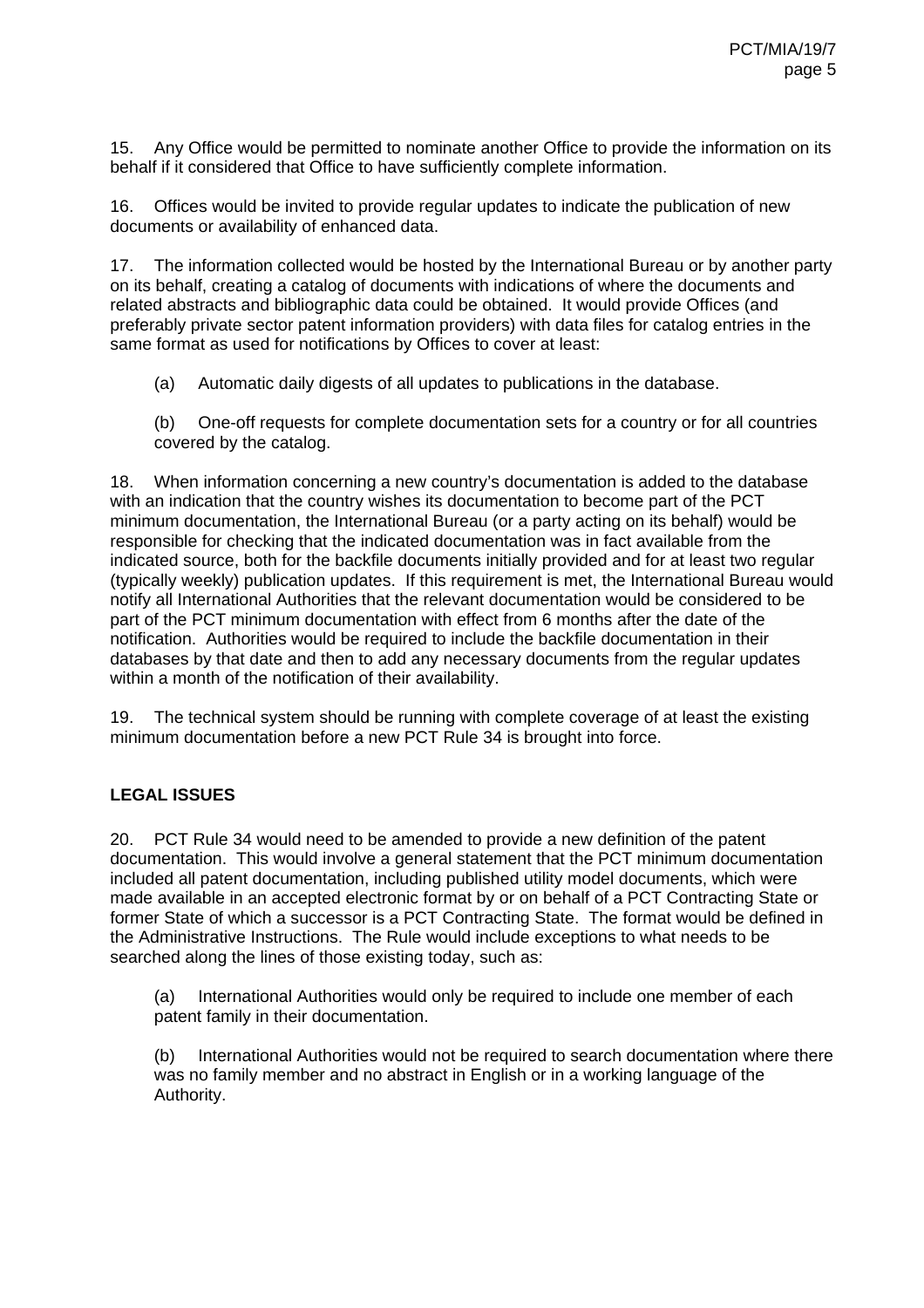21. It is proposed to prepare a draft amendment to PCT Rule 34 to this effect for preliminary consideration by the PCT Working Group in 2012, taking into account any comments made by the Meeting on the general principles and the nature of exceptions which would be required. Taking into account the time which would be required to agree suitable data formats, audit the existing patent documents and ensure reliable delivery of information on new publications from at least the Contracting States the documentation of which currently forms part of the minimum documentation, it is likely that the aim in 2012 would be simply to confirm the general approval of the Contracting States for such a new approach and only to adopt a new Rule at the PCT Assembly in 2013, when it could be determined when it would be practical to bring it into force.

> *22. The Meeting is invited to comment on the proposed way forward set out in paragraphs 12 to 18, above, and to provide preliminary feedback on the specifications in Annex I and II which might form the basis for discussions of the Task Force referred to in paragraph 12, above.*

[Annexes follow]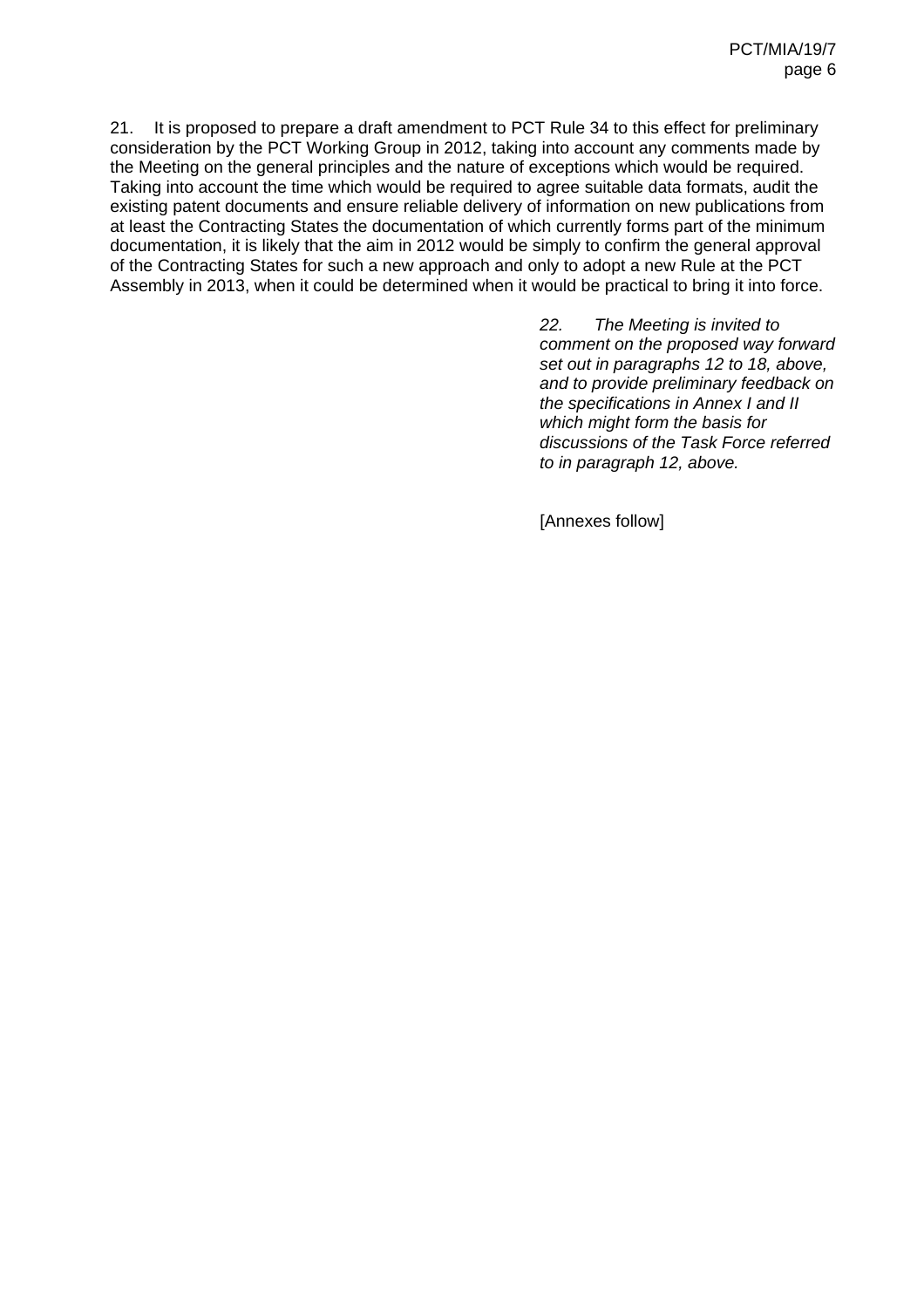#### ANNEX I

#### DRAFT INFORMATION TO BE COLLECTED. CONCERNING EXISTENCE OF PATENT PUBLICATIONS AND AVAILABILITY OF DOCUMENTS AND DATA

### **INFORMATION REQUIRED**

The information required concerning the existence and updating of information about each publication (including multiple publications of the same application) might be as follows:

- Indication of whether entry relates to a new publication or an update concerning availability of previously notified documents or information relating to the publication
- Country code
- Publication number
- Kind of document code
- Publication date
- Reference to earlier full publication in case of notional republication (for example, PCT applications in national phase where the national Office gives a publication number but either publishes only a front page or else no actual new document at all)
- Priority application country codes and application numbers (as single field, where known)
- Code indicating format(s) in which publication is available from a particular source
- Code indicating format(s) and language(s) in which abstract is available from a particular source
- Code indicating format(s) in which extended bibliographic data is available from a particular source

This might be provided as a CSV or similar delimited text file with lines such as:

N, EP, 2387302, A1, 20111123, WO2010081998, WO2010FR50062;FR20090000185;FR20090000186, , , EP1-st36;EP2-docdb

to represent new publication EP 2387302 A1, published 23 November 2011 as a republication of WO 2010/081998 with 3 priority applications. Because this is a virtual publication there is no specific document or abstract available, but extended bibliographic data is available in ST.36 format from server "EP1" or in docdb format from "EP2"; or

N, WO, 2011/144761, A1, 20111124, , EP10163604.1, IB1-st36;IB1-tiff, IB1-txt, IB1-st36

to represent new publication WO 2011/144761 A1, published 24 November 2011 with 1 priority application. Full text and image versions of the main publication as well as text abstract and ST.36 format bibliographic data are available form server "IB1" (PATENTSCOPE).

Issues for consideration would include:

- whether the publication numbers should be presented strictly as they originally appeared or be converted to an alternative, consistent format.
- whether to use original kind of document codes (if any) which were used in the original publication or codes which do not match the printed documents but more consistently describe the nature of the publication.
- whether special codes should be provided to notify the correction or removal of a record where an error had been discovered in what had been previously notified.

[Annex II follows]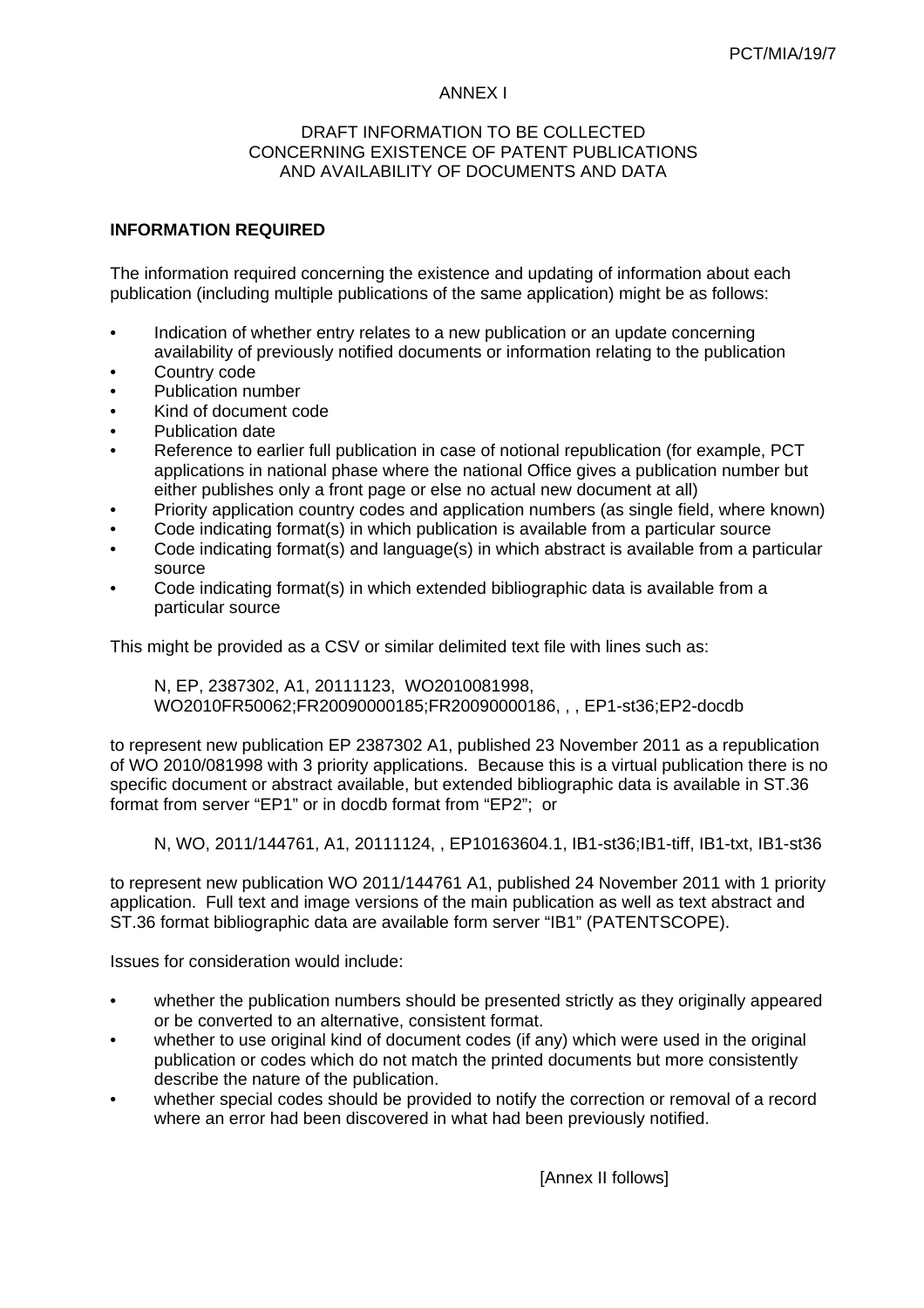#### ANNEX II

#### DRAFT SPECIFICATION FOR DOCUMENTS AND DATA REQUIRED TO ALLOW PATENT DOCUMENTS TO BE INCLUDED AUTOMATICALLY AS PART OF THE PCT MINIMUM DOCUMENTATION

## **TYPES OF DOCUMENT AND DATA REQUIRED**

#### BIBLIOGRAPHIC DATA

For each document which is to be included in the PCT minimum documentation, the following minimum bibliographic data is required for identification:

- Country code
- Publication number
- Kind of document code (if used in national system at relevant date)
- Publication date
- Title of invention
- Publication language

The following bibliographic information is strongly preferred and should be required for patent documents published after 1990 *[note: this is a year selected essentially as a guess as to when most Offices with numbers of publications which would be difficult to collect backfile information on would have automated their systems to the necessary extent. It should be revised depending on the assessment of the data currently available]*.

- Application number (explicitly, even in cases where this is identical to the publication number)
- Application number of any earlier application of which this application is a divisional, continuation or similar
- **Filing date**
- Earliest priority date (if any)
- Priority application numbers (if any)
- At least 1 applicant name
- IPC (including edition)

Preferably, associated information should also be provided about all publications which are made in relation to a particular patent application (for example, republications of the application, publication of the granted patent, or publications of post-grant amendments), whether or not those publications are made available for the purpose of inclusion as part of the minimum documentation.

The bibliographic information should be provided as ST.36 XML in accordance with *[a DTD to be specified]*, Unicode 3.0 compatible, encoded as UTF-8. This DTD provides for many other pieces of bibliographic information, which Offices are encouraged to include, but which are not required for inclusion of the associated document as part of the PCT minimum documentation.